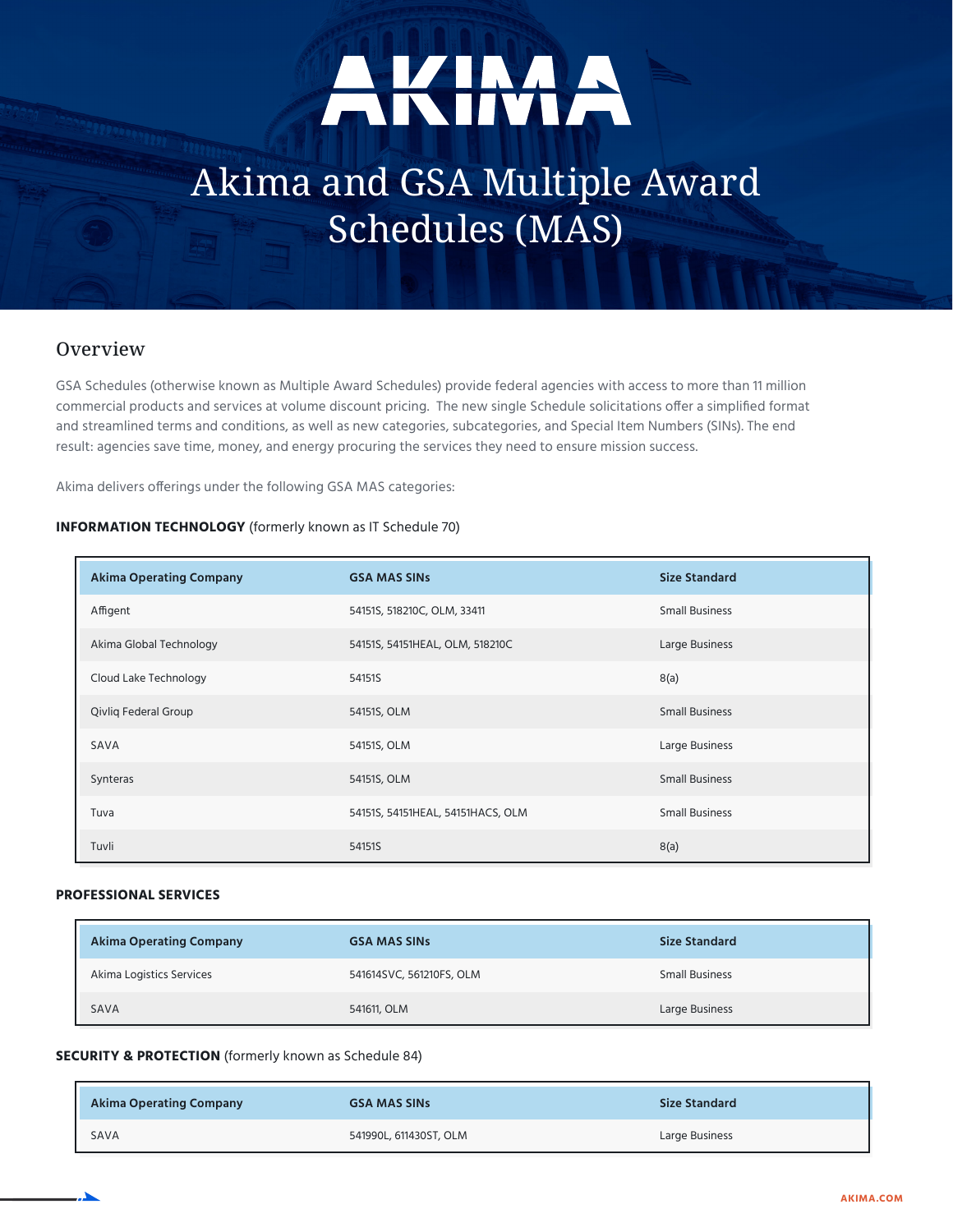| Akima Operating Company  | <b>GSA MAS SINS</b> | <b>Size Standard</b> |
|--------------------------|---------------------|----------------------|
| Akima Support Operations | 561210FAC           | Large Business       |

## **FURNITURE & FURNISHINGS (formerly known as Schedule 71)**

| <b>Akima Operating Company</b> | <b>GSA MAS SINS</b> |
|--------------------------------|---------------------|
| Talu                           | 33721P, OLM         |

### **SIN Descriptions**

| <b>SIN</b>                                                                                                                                                     | <b>Description</b>                                                                                                                                                                                                                                                                                                                                                                                                                                                                                                                                                                                                                                                                                                                                                                                                                                                                                                                                                                                                                                                                                                                                                  |
|----------------------------------------------------------------------------------------------------------------------------------------------------------------|---------------------------------------------------------------------------------------------------------------------------------------------------------------------------------------------------------------------------------------------------------------------------------------------------------------------------------------------------------------------------------------------------------------------------------------------------------------------------------------------------------------------------------------------------------------------------------------------------------------------------------------------------------------------------------------------------------------------------------------------------------------------------------------------------------------------------------------------------------------------------------------------------------------------------------------------------------------------------------------------------------------------------------------------------------------------------------------------------------------------------------------------------------------------|
| 33411<br>Purchasing of New Electronic Equipment                                                                                                                | Desktop, laptop, tablet computers (including rugged), servers, storage equipment,<br>hyperconverged integrated systems, supercomputers, routers, switches and other<br>communications equipment, IT security equipment (hardware based firewalls), audio and<br>video (AV) equipment, public address systems, monitors/displays, sensors and other Internet of<br>Things (IOT) devices, printers and Multi-Function Device (MFD) equipment, broadcast band radio,<br>two-way radio (LMR), microwave radio equipment, satellite communications equipment, radio<br>transmitters/receivers (airborne), radio navigation equipment/antennas, optical/imaging systems,<br>and associated peripherals required for operations (such as controllers, connectors, cables,<br>drivers, adapters, etc., ancillary installation of any equipment purchased. NOTE: Subject to<br>Cooperative Purchasing                                                                                                                                                                                                                                                                        |
| 541611<br>Management and Financial Consulting,<br>Acquisition and Grants Management<br>Support, and Business Program and<br><b>Project Management Services</b> | Provide operating advice and assistance on administrative and management issues. Examples<br>include: strategic and organizational planning, business process improvement, acquisition<br>and grants management support, facilitation, surveys, assessment and improvement of<br>financial management systems, financial reporting and analysis, due diligence in validating an<br>agency $A\hat{c}A\hat{f}$ ≤ $A^{\text{m}}$ s portfolio of assets and related support services, strategic financial planning,<br>financial policy formulation and development, special cost studies, actuarial services, economic<br>and regulatory analysis, benchmarking and program metrics, and business program and project<br>management. Inherently Governmental services as identified in FAR 7.503 or by the ordering<br>agency are prohibited. It is the responsibility of the Contracting Officer placing the order to make<br>this determination. Ordering activities must require prospective contractors to identify potential<br>conflicts of interest and address those, prior to task order award. Personal services as defined in<br>FAR 37.104 are prohibited. |
| 33721P<br>Packaged Office Furniture                                                                                                                            | Includes packaged furniture solutions for customers needing to furnish an office.                                                                                                                                                                                                                                                                                                                                                                                                                                                                                                                                                                                                                                                                                                                                                                                                                                                                                                                                                                                                                                                                                   |
| 518210C<br>Cloud and Cloud-Related IT<br><b>Professional Services</b>                                                                                          | Includes commercially available cloud computing services such as Infrastructure as a Service<br>(laaS), Platform as a Service (PaaS), and Software as a Service (SaaS) and emerging cloud services.<br>IT professional services that are focused on providing the types of services that support the<br>government's adoption of, migration to or governance/management of Cloud computing. Specific<br>labor categories and/or fixed price solutions (e.g. migration services, etc.) that support activities<br>associated with assessing Cloud solutions, refactoring workloads for Cloud solutions, migrating<br>legacy or other systems to Cloud solutions, providing management/governance of Cloud<br>solutions, DevOps, developing cloud native applications or other Cloud oriented activities.<br>NOTE: Subject to Cooperative Purchasing                                                                                                                                                                                                                                                                                                                  |
| <b>54151HACS</b><br><b>Highly Adaptive Cybersecurity Services</b>                                                                                              | Includes a wide range of fields such as, the seven-step Risk Management Framework services,<br>information assurance, virus detection, network management, situational awareness and incident<br>response, secure web hosting, and backup, security services and, Security Operations Center (SOC)<br>services. HACS vendors are cataloged under the 5 subcategories of High Value Asset Assessments;<br>Risk and Vulnerability Assessments, Cyber Hunt, Incident Response, and Penetration Testing.                                                                                                                                                                                                                                                                                                                                                                                                                                                                                                                                                                                                                                                                |